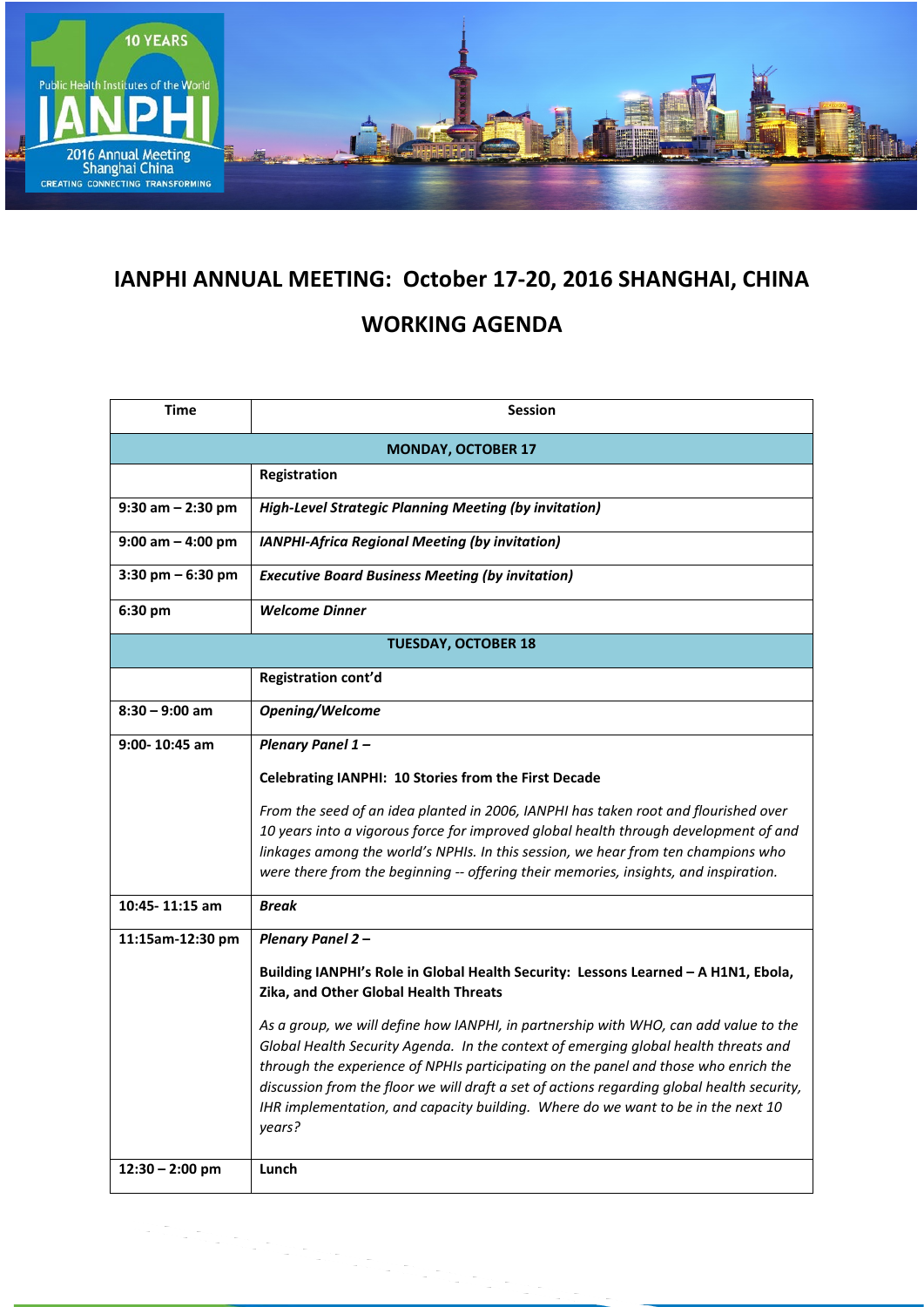|                  | <b>Working Lunch: Health Information Systems</b>                                                                                                                                                                                                                                                                                                                                                                                                                                                                                                                                                                    |
|------------------|---------------------------------------------------------------------------------------------------------------------------------------------------------------------------------------------------------------------------------------------------------------------------------------------------------------------------------------------------------------------------------------------------------------------------------------------------------------------------------------------------------------------------------------------------------------------------------------------------------------------|
| $2:00 - 3:15$ pm | <b>Concurrent Session 1:</b>                                                                                                                                                                                                                                                                                                                                                                                                                                                                                                                                                                                        |
|                  | <b>Engaging NPHIs and IANPHI in Disaster Risk Reduction</b>                                                                                                                                                                                                                                                                                                                                                                                                                                                                                                                                                         |
|                  | The Sendai Framework, adopted by 187 Member States in March 2015 at the 3rd<br>World Conference for Disaster Risk Reduction in Sendai, Japan, puts health at the<br>center of global policy and action to reduce disaster risks for the next 15 years. This<br>session provides an opportunity to consider the role of NPHIs and IANPHI vis-à-vis that<br>of other government entities, the private sector, and other stakeholders.                                                                                                                                                                                 |
|                  | <b>Concurrent Session 2:</b>                                                                                                                                                                                                                                                                                                                                                                                                                                                                                                                                                                                        |
|                  | Driving Policies Through Evidence: How Data Can Lead to Change                                                                                                                                                                                                                                                                                                                                                                                                                                                                                                                                                      |
|                  | Join a roundtable discussion of how data have led to sound public health policies, for<br>example to optimize vaccine delivery, promote safe behaviors, reduce unsafe<br>exposures, and generally improve health and quality of life in communities and<br>nations. Explore strategies and approaches to help NPHIs reduce the gap between<br>evidence and practice in related to NCD prevention/control and other emerging issues.                                                                                                                                                                                 |
|                  | <b>Concurrent Session 3:</b>                                                                                                                                                                                                                                                                                                                                                                                                                                                                                                                                                                                        |
|                  | How Did You Do It?' - NPHI Creation Stories/Case Studies                                                                                                                                                                                                                                                                                                                                                                                                                                                                                                                                                            |
|                  | Countries embarking on NPHI development invariably have the same question for<br>those who have succeeded. The panel will share experiences in NPHI creation $-e.g.,$<br>the decision-making process, political & policy considerations, legal frameworks,<br>organizational options to maximize functionality and integration, and leveraging of<br>vertical funding to support broader public health initiatives.                                                                                                                                                                                                 |
| $3:15 - 4:00$ pm | <b>Break</b>                                                                                                                                                                                                                                                                                                                                                                                                                                                                                                                                                                                                        |
| $4:00 - 5:15$ pm | <b>Concurrent Session 4:</b>                                                                                                                                                                                                                                                                                                                                                                                                                                                                                                                                                                                        |
|                  | Laboratory Services, Networks, & Systems: Models for Building Capacity in NPHIs                                                                                                                                                                                                                                                                                                                                                                                                                                                                                                                                     |
|                  | Laboratory services are a key component of national health systems but often remain<br>among the most neglected components of the overall health system in resource-<br>constrained countries. Share experiences and lessons learned on building lab capacity<br>in NPHIs. Topics to be addressed include quality management systems, biosafety &<br>biosecurity, implementation of national laboratory networks, and support for lab-<br>based surveillance for epidemic-prone diseases.                                                                                                                           |
|                  | <b>Concurrent Session 5:</b>                                                                                                                                                                                                                                                                                                                                                                                                                                                                                                                                                                                        |
|                  | Engaging with the Private Sector in Addressing Public Health Challenges                                                                                                                                                                                                                                                                                                                                                                                                                                                                                                                                             |
|                  | Cross-sector partnerships with the private sector have become an accepted practice in<br>public health in many countries, particularly in efforts to address infectious diseases.<br>Increasingly, these partnerships are also becoming a favored tool in efforts to reduce<br>and prevent obesity and other non-communicable conditions. Hear about the<br>experiences of some NPHIs, and join a discussion of opportunities for working with the<br>private sector, types of private entities to work with, pros and cons of public-private<br>partnerships, and considerations for managing these relationships. |
|                  | <b>Concurrent Session 6:</b>                                                                                                                                                                                                                                                                                                                                                                                                                                                                                                                                                                                        |
|                  | IANPHI Tools for Development and Growth of National Public Health Institutes                                                                                                                                                                                                                                                                                                                                                                                                                                                                                                                                        |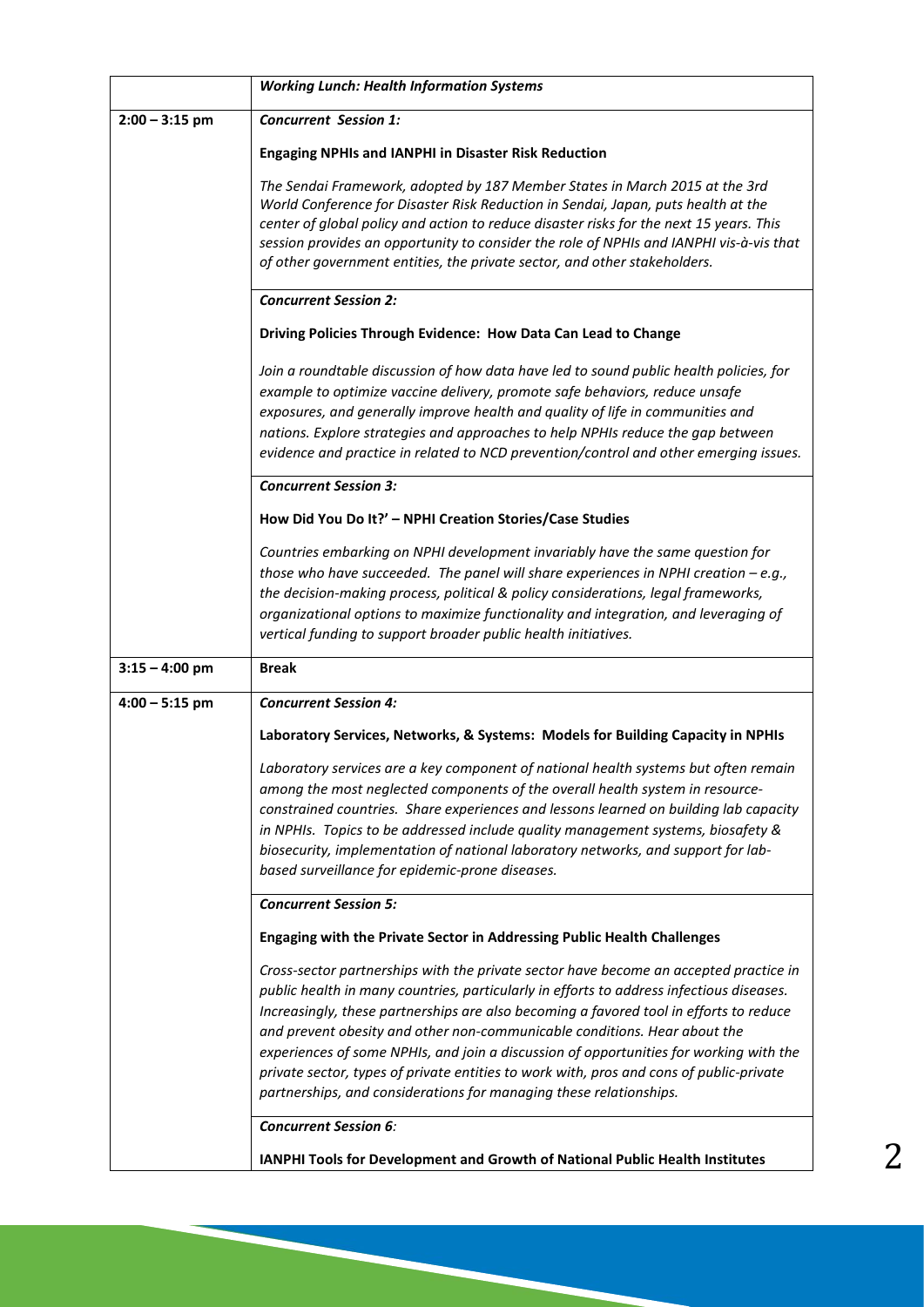|                              | In support of our NPHI development mission, IANPHI continues to create and enhance<br>practical tools for use by member NPHIs. Learn about how two of these resources - the<br>Staged Development Tool (SDT) & the Peer-to-Peer Evaluation Initiative - are helping<br>NPHI directors demonstrate their organization's accomplishments and identify areas<br>for growth and improvement. And find out how your institute can benefit from these<br>unique instruments that reflect 10 years of IANPHI's experience.                                                                                                                                                                                                                  |  |
|------------------------------|--------------------------------------------------------------------------------------------------------------------------------------------------------------------------------------------------------------------------------------------------------------------------------------------------------------------------------------------------------------------------------------------------------------------------------------------------------------------------------------------------------------------------------------------------------------------------------------------------------------------------------------------------------------------------------------------------------------------------------------|--|
| 6:00 pm                      | <b>Social dinner</b>                                                                                                                                                                                                                                                                                                                                                                                                                                                                                                                                                                                                                                                                                                                 |  |
| <b>WEDNESDAY, OCTOBER 19</b> |                                                                                                                                                                                                                                                                                                                                                                                                                                                                                                                                                                                                                                                                                                                                      |  |
| $9:00 - 10:30$ am            | <b>Plenary Panel 3:</b>                                                                                                                                                                                                                                                                                                                                                                                                                                                                                                                                                                                                                                                                                                              |  |
|                              | Managing Public Health Crises & Controversies: Creating an Effective and Pragmatic<br><b>Risk Communication Program for your NPHI</b>                                                                                                                                                                                                                                                                                                                                                                                                                                                                                                                                                                                                |  |
|                              | Natural disasters, infectious disease outbreaks, bioterrorism events, toxic hazards all<br>have profound consequences. When the unexpected occurs, people look to public<br>health officials for information on developments, any personal impact the events may<br>have, and ways to protect their health and that of their families and communities. Just<br>as we maintain vigilance for the next emerging disease, food safety event, or<br>environmental crisis, we must also anticipate the next source of public fear and be<br>ready to respond. In this interactive session, you will have the opportunity to share<br>insights and inspiration about developing or enhancing a risk communication program<br>for you NPHI. |  |
| $10:30 - 11:15$ am           | <b>Break</b>                                                                                                                                                                                                                                                                                                                                                                                                                                                                                                                                                                                                                                                                                                                         |  |
| $11:15 - 12:45$ pm           | <b>General Assembly: IANPHI Business Meeting</b>                                                                                                                                                                                                                                                                                                                                                                                                                                                                                                                                                                                                                                                                                     |  |
| $12:45 - 2:00$ pm            | Lunch                                                                                                                                                                                                                                                                                                                                                                                                                                                                                                                                                                                                                                                                                                                                |  |
|                              | <b>Working Lunch: Cancer Working Group</b>                                                                                                                                                                                                                                                                                                                                                                                                                                                                                                                                                                                                                                                                                           |  |
|                              | <b>Working Lunch: Disaster Preparedness, continued</b>                                                                                                                                                                                                                                                                                                                                                                                                                                                                                                                                                                                                                                                                               |  |
|                              | <b>Working Lunch: Meeting of Staged Development Tool Consultative Group</b>                                                                                                                                                                                                                                                                                                                                                                                                                                                                                                                                                                                                                                                          |  |
| $2:00 - 3:30$ pm             | <b>Concurrent Session 7:</b>                                                                                                                                                                                                                                                                                                                                                                                                                                                                                                                                                                                                                                                                                                         |  |
|                              | <b>CHAMPS and Data-to Action</b>                                                                                                                                                                                                                                                                                                                                                                                                                                                                                                                                                                                                                                                                                                     |  |
|                              | This Gates-funded network of disease surveillance sites aims to gather more accurate<br>data on how, where, & why children are dying in sub-Saharan Africa & South Asia, and<br>ensure the delivery of the right interventions to those who need them most. The Gates<br>Foundation envisions CHAMPS' enduring legacy as strengthened national capacity -<br>housed within NPHIs -- to interpret and use data to develop policy recommendations<br>that inform government decision-making. Join a conversation with current and<br>potential CHAMPS country representatives and partners about this data-to-action role<br>for NPHIs.                                                                                                |  |
|                              | <b>Concurrent Session 8:</b>                                                                                                                                                                                                                                                                                                                                                                                                                                                                                                                                                                                                                                                                                                         |  |
|                              | Securing the Future for the Next Generation: Call to Action to Address Adverse<br><b>Childhood Experiences (ACEs)</b>                                                                                                                                                                                                                                                                                                                                                                                                                                                                                                                                                                                                                |  |
|                              | Our children are our future. If we do not create the conditions that set today's children<br>on a healthy life course, we will fail in our responsibilities as NPHIs to improve health<br>and tackle health inequities. One practical way of securing the future for the next                                                                                                                                                                                                                                                                                                                                                                                                                                                        |  |